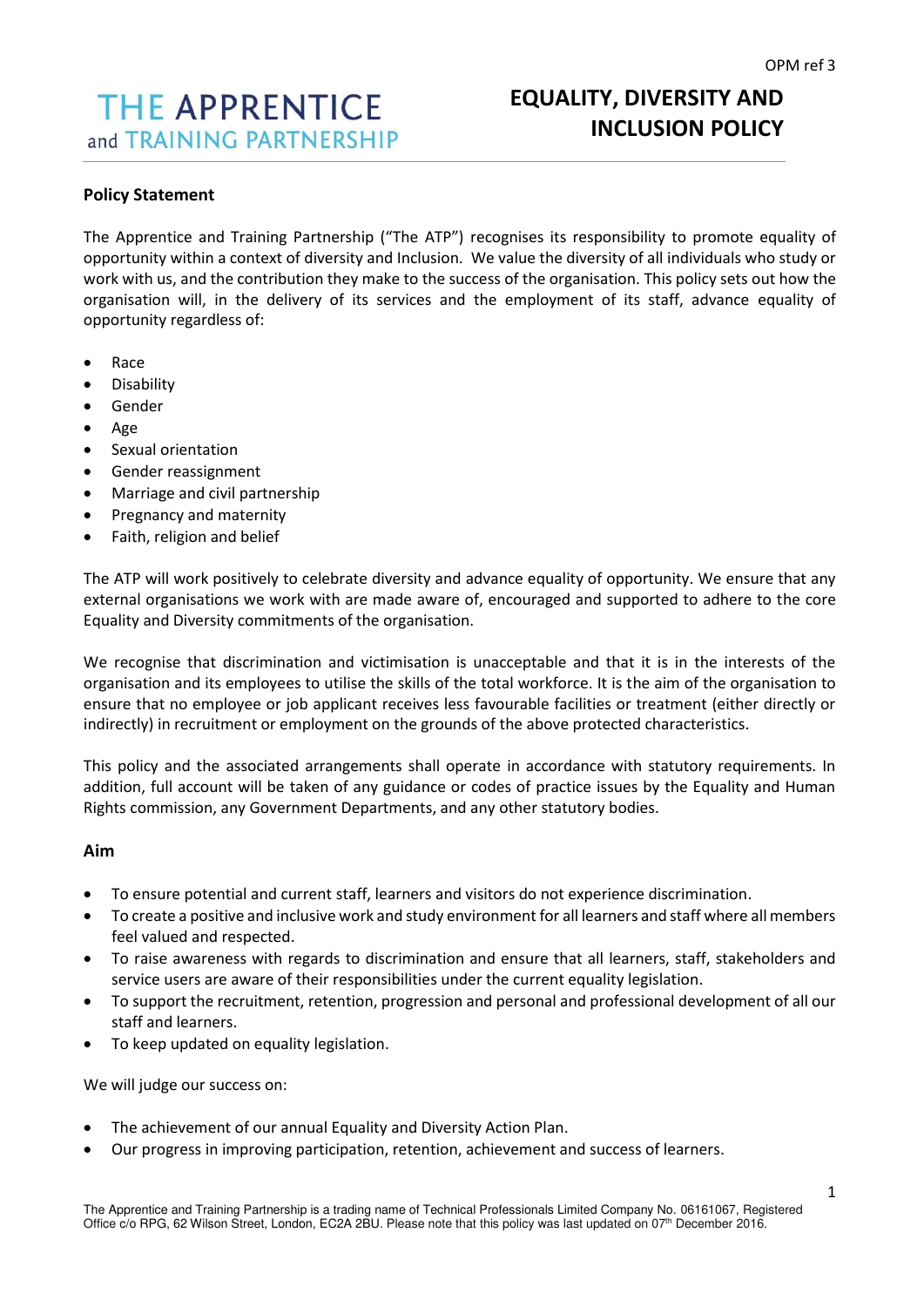Equality, Diversity & Inclusion Policy

- Our progress in ensuring a positive experience and environment for all our learners measured through perception surveys.
- The thoughts and perceptions of our employees measured by the results of staff and learner perception surveys and outcomes of employee consultation and communication events and systems.
- Our progress in recruiting a diverse workforce.
- Our progress in addressing learner recruitment.

## **Our Commitment**

The ATP is committed to providing an environment free from discrimination, bullying, harassment or victimisation, where all members of our community are treated with respect and dignity. We aim to create a culture of diversity within our organisation, providing a dynamic working and learning environment, where all members are valued for their contribution and individuality.

The ATP is committed to working in an inclusive way with all of the communities in which we are geographically located and developing a workforce and learning community that reflects Greater Manchester's and the UK's rich diversity and vibrancy.

We intend to promote equality and prevent discrimination through our roles as:

- An Independent Learning Provider.
- An employer.
- A business partner.

We will follow best practice in all equality areas and work to:

- Eliminate unlawful discrimination.
- Promote equality of opportunity.
- Eliminate bullying and harassment.
- Promote good relations between different groups.
- Celebrate what we have in common and capitalise on our diversity.
- Recognise and take account of people's differences.
- Ensure training, development and progression opportunities are available to all staff.
- Review employment practices and procedures to ensure fairness.

The ATP recognises that equality issues are complex and straddle more than just those equality strands that protect the aforementioned protected groups. Life circumstances and opportunities also affect the world at large and we need to take account of issues such as cultural and economic background, access to education, physical and social environment, and health.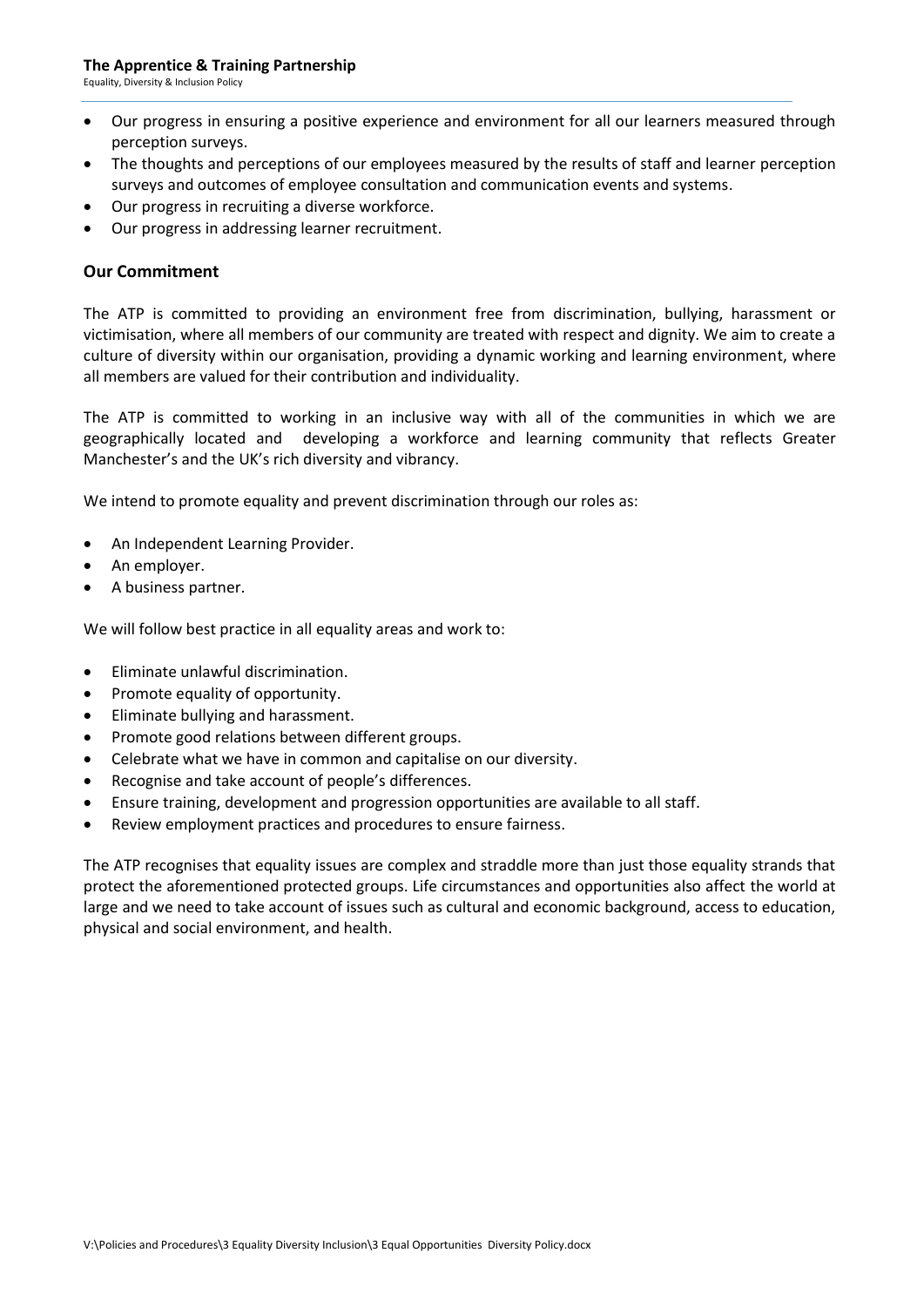Equality, Diversity & Inclusion Policy

#### **Meeting our commitment**

To ensure these commitments are met, the ATP will:

- Aim to mainstream equality across all aspects of our work, supported by the Board and Senior Management who will take an active role in promoting and embedding equality and diversity in all aspects of our work.
- Comply with the spirit and the letter of equalities legislation.
- Carry out Equality Analysis and assess new and existing strategies, policies, practices, procedures, programmes, projects, services and decisions.
- Monitor and review our work in order to be alerted to any unfairness.
- Learn from complaints.
- Encourage and support the development of innovative projects that promote equality of opportunity.
- Work with the local community to ensure that their needs are taken into account in planning services.
- Share good practice.
- Treat everyone fairly and with respect.
- Recruit, train, develop and support staff fairly.
- Foster a culture of learning and of sharing good practice.
- Welcome different perspectives, skills and backgrounds.

## **Our Learners**

The ATP will provide an effective learning and teaching environment for our learners, whatever the background. In order to do this we will:

- Ensure learner policies are fit-for-purpose and review them regularly.
- Act robustly to challenge and eliminate prejudice, bullying or harassment.
- Support our learners' feedback as an empowering tool for change.
- Regularly review our learner monitoring figures and take action where appropriate.
- Use a variety of different methods to attract and retain learners from all backgrounds.
- Comply with all equalities related legislation.
- Make reasonable adjustments for learners with particular needs.
- Encourage open, honest discussion about issues which support learners' educational attainment and a learning culture.
- Ensuring that course materials, resources and displays celebrate cultural diversity and include positive images of different social and racial groups
- Promoting understanding, empathy and respect for all cultures
- Encouraging tolerant discussion of a range of political beliefs and religious conviction when appropriate
- Respecting all cultures and where possible or relevant allowing access to quiet areas for those with particular religious needs.
- Working with a range of external groups of all religions, beliefs and cultures, ensuring learners and other users of our services aware of behaviour which amount to discrimination, harassment or victimisation and that such behaviour may result in disciplinary action and/or amount to a criminal offence.
- Striving to challenge racism and stereotyping in all its forms as well as negative attitudes or remarks, seeking advice appropriately from organisations representing under-represented groups in the community such as the Equality and Human Rights Commission
- Responding sensitively whenever learners raise concerns on equality and Inclusion in the workplace
- Ensuring that all learners know the procedure for making a complaint and provide advice on how to follow the correct Complaints Procedure.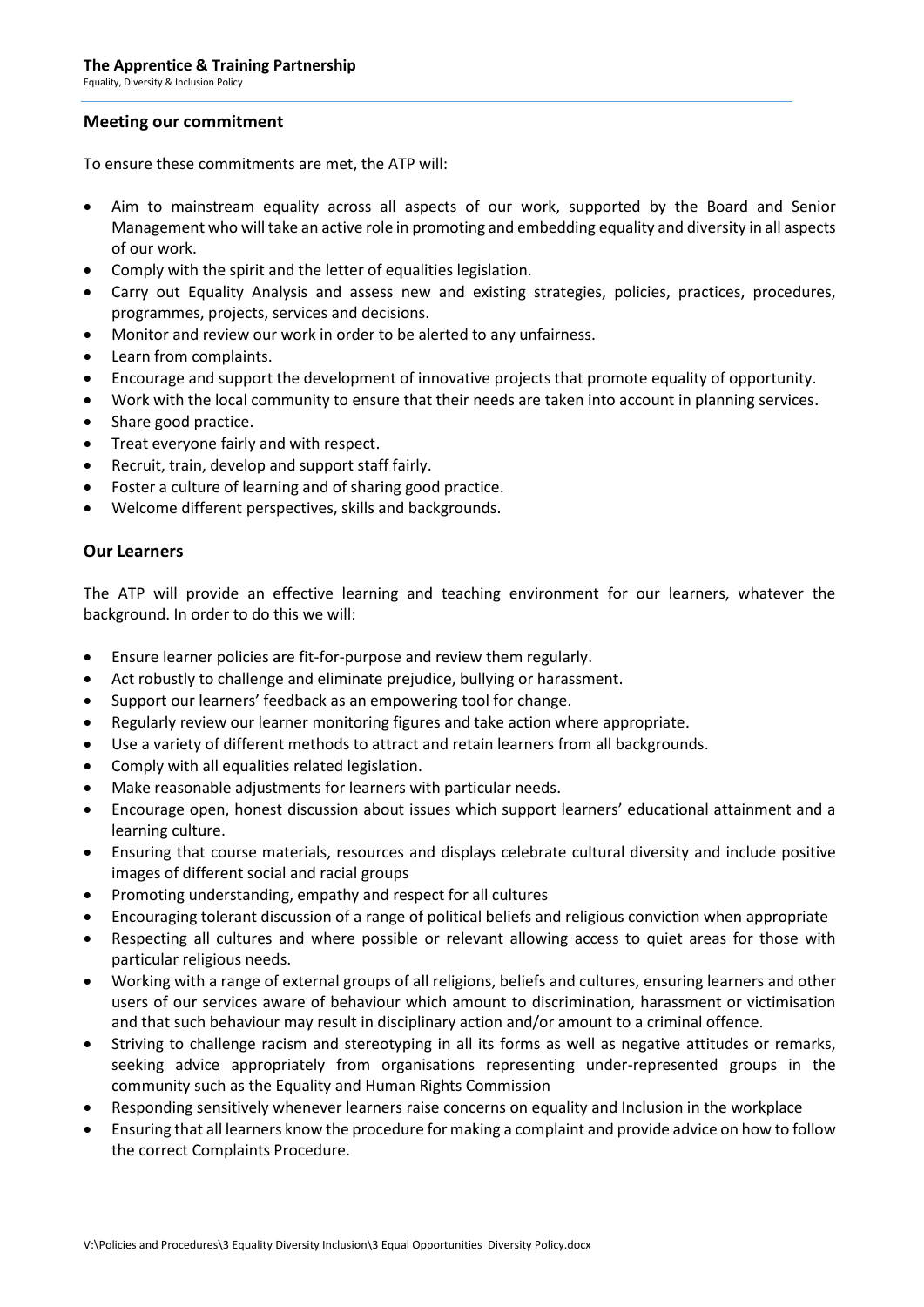Equality, Diversity & Inclusion Policy

## **Our Workforce**

The ATP will deliver an innovative, effective service. This is not possible without investment in our employees. To recruit and retain a motivated and professional workforce which reflects the local diversity and beyond, we will:

- Ensure our human resources policies are fit-for-purpose and review them regularly.
- Act robustly to challenge and eliminate prejudice, bullying or harassment.
- Support recognised trade unions and staff forums.
- Regularly review our workforce monitoring figures and take action where appropriate.
- Use a variety of different methods to attract and retain staff from all equality backgrounds.
- Comply with all equalities related employment legislation.
- Make reasonable adjustments for staff with particular needs.
- Train staff in equality and diversity issues to enable them to carry out their jobs in a way that reflects the ethos of the organisation.
- Encourage open, honest discussion about issues which support personal development and a learning culture.
- Continue to develop a workforce that is reflective of the diverse mix of the area.
- monitoring data on ethnicity, gender, age, and disability in relation to applications for jobs, appointments and the staff profile
- Identifying trends so that any unreasonable imbalances can be addressed appropriately
- monitoring the attendance of staff at professional development and training ensuring teaching staff complete a minimum of PTTLS qualification and encourage self-reflection, good practice
- Conducting annual self-assessment to establish progress in equality and diversity.
- Staff will be encouraged to consult the **EHRC website** https://www.equalityhumanrights.com on a regular basis and to make themselves aware of the information and guidance there as and when needed. Information in relation to equality and diversity should be discussed at staff training, and be part of the staff induction

## **Roles and Responsibilities**

#### **The Board:**

Has overall responsibility for this policy and ultimate accountability for compliance with the organisation's equality obligations. They are responsible for:

- The policy and ensuring all its procedures are followed.
- Promoting commitment to equality.
- Adequate resources are made available for implementation of this policy and its procedures.
- The organisation's development plans foster a positive ethos with regards to diversity and the elimination of discrimination and that Strategic Plans includes a commitment to equality.
- Receive and respond to reports on recruitment, retention, achievement and success rates for learners from different backgrounds and to information regarding staff and Equality Analysis (EIAs).

#### **The Management Team are responsible for:**

- Taking the lead in creating a positive, inclusive environment in which everyone is treated with respect and dignity.
- Overall implementation of our equality commitments and for promoting equality.
- Ensuring that equality procedure is integral to the business planning processes.
- Assessing the impact of any current and future policies in relation to equality.
- Ensuring monitoring information is collected, analysed and regularly reported.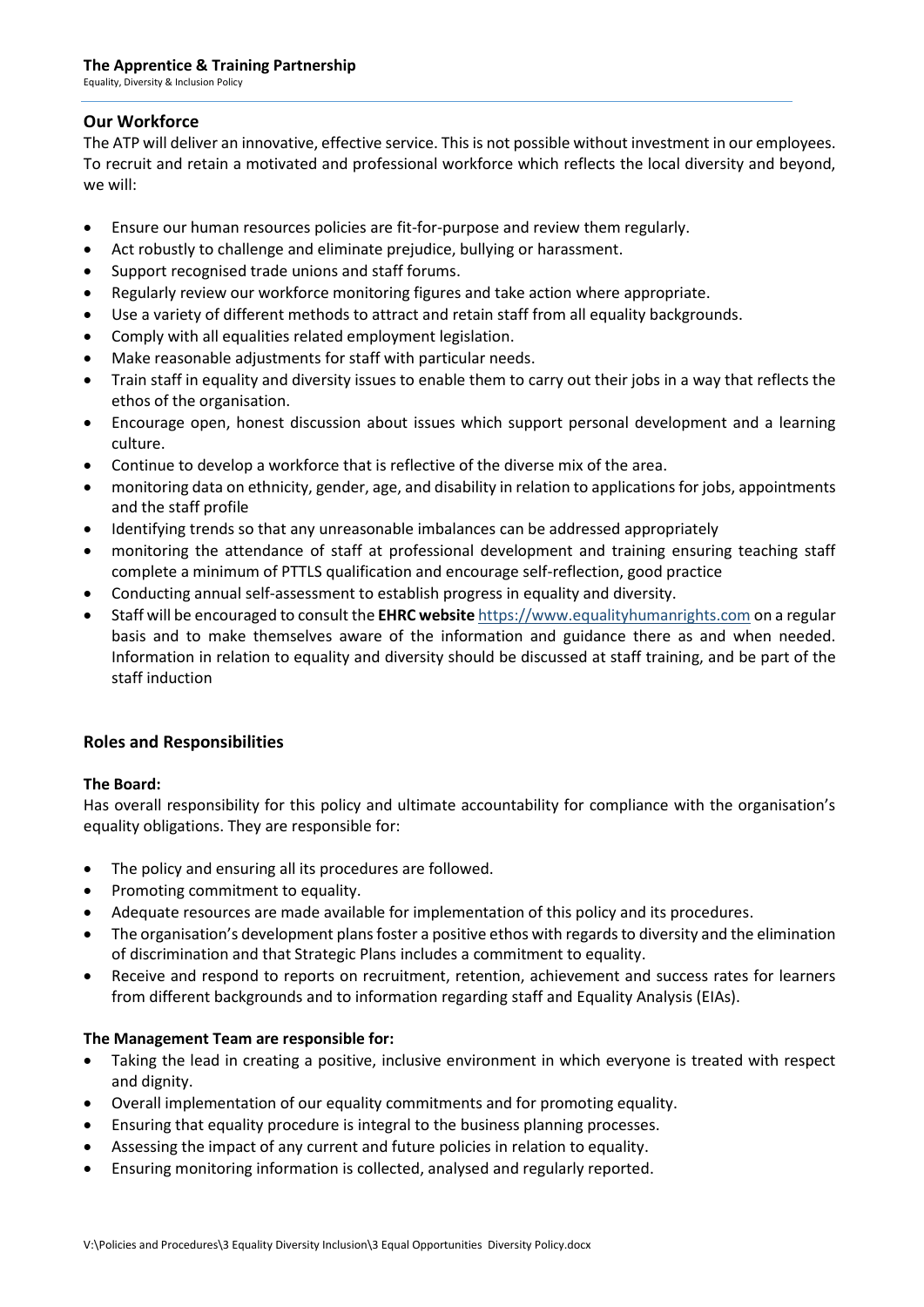#### **The Apprentice & Training Partnership**

Equality, Diversity & Inclusion Policy

- Ensuring that the procedures for the recruitment and promotion of staff enshrine best practice in equal opportunities.
- Setting targets in the recruitment and promotion of staff based upon the analysis of monitoring information.
- Embedding equality and diversity into all Quality Assurance Mechanisms:
- Programme/Framework reviews.
- Feedback questionnaires.
- Self-assessment reports.
- Observations of teaching, learning and assessment.
- Implementing systems that deal with incidents of discrimination or harassment effectively.
- Setting targets on the recruitment, retention and achievement of learners based upon the analysis of the monitoring information.
- Monitor and report on the recruitment, retention, achievement and progress of different groups of learners.
- Gather the range of learner quantitative and qualitative information and share this information with relevant parties to ensure it is used effectively to improve equality.
- Gather local information that will help target recruitment of specific groups of learners to programmes.
- Consulting staff, learners, parents and employers on equality and diversity.
- Taking action against staff or learners who discriminate for any reason.
- Ensuring that all premises and facilities are accessible.
- Ensuring that the procedures for procurement are inclusive and open to all.

#### **Delivery Team and Staff are responsible for:**

- Consistently challenging and reporting any inappropriate language, behaviour or discrimination by learner, work placement providers, employers or other members of staff.
- Dealing with equality and diversity incidents and being able to recognise and tackle bias and stereotyping.
- Promoting equality of opportunities, eliminating discrimination and fostering good relations.
- Becoming familiar with the organisations equality data and trends, knowing their contribution to the overarching targets and setting targets.
- Keeping up to date with our statutory duties on equality and taking up training and learning opportunities.
- Involving learners in all aspects of decision making.
- Ensuring those responsible for managing teaching and learning have schemes of work and teaching resources that demonstrate sensitivity to issues of equality.
- Promoting a positive working and learning environment that is free from discrimination, harassment or bullying and treat all individuals with dignity and respect.
- Introducing all learners to equality principles and opportunities during induction and initial assessment.
- Conducting EIAs.
- Reporting any incidents promptly.

#### **Learners and employers have a proportionate responsibility for:**

- Understanding and acting in accordance with this policy.
- Complying with the organisations policies and regulations in respect of Equality and Diversity.
- Support staff in challenging and reporting discriminatory behaviour and language.
- Participating in any activity that celebrates and promotes Equality and Diversity.

#### **Monitoring and reporting**

The ATP deems it appropriate to state its intention not to discriminate and assumes that this will be translated into practice consistently across the organisation as a whole. Accordingly, a monitoring system will be introduced to measure the effectiveness of the policy and arrangements:

The system will involve the routing collection and analysis of information on employees and learners.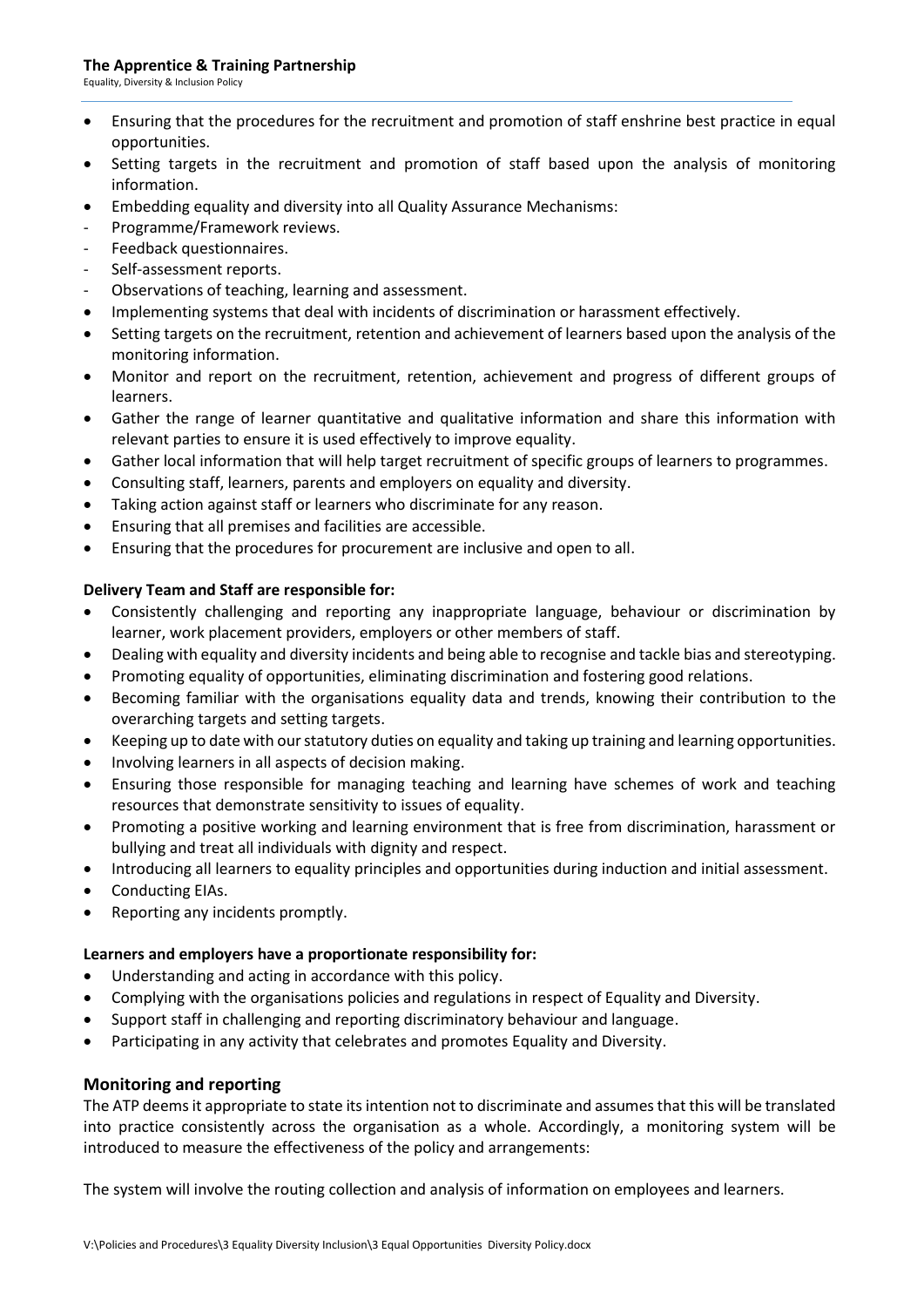#### **The Apprentice & Training Partnership**

Equality, Diversity & Inclusion Policy

#### Learners:

- Information relating to all protected characteristics.
- Applications and conversion rates to programmes across any groups.
- Retention, achievement, attendance and success rates across all groups.
- The progression rates of all groups.
- Learner satisfaction feedback across all groups.
- Disciplinary action relating to all groups.
- Complaints by learners.
- Assessment appeals by all groups.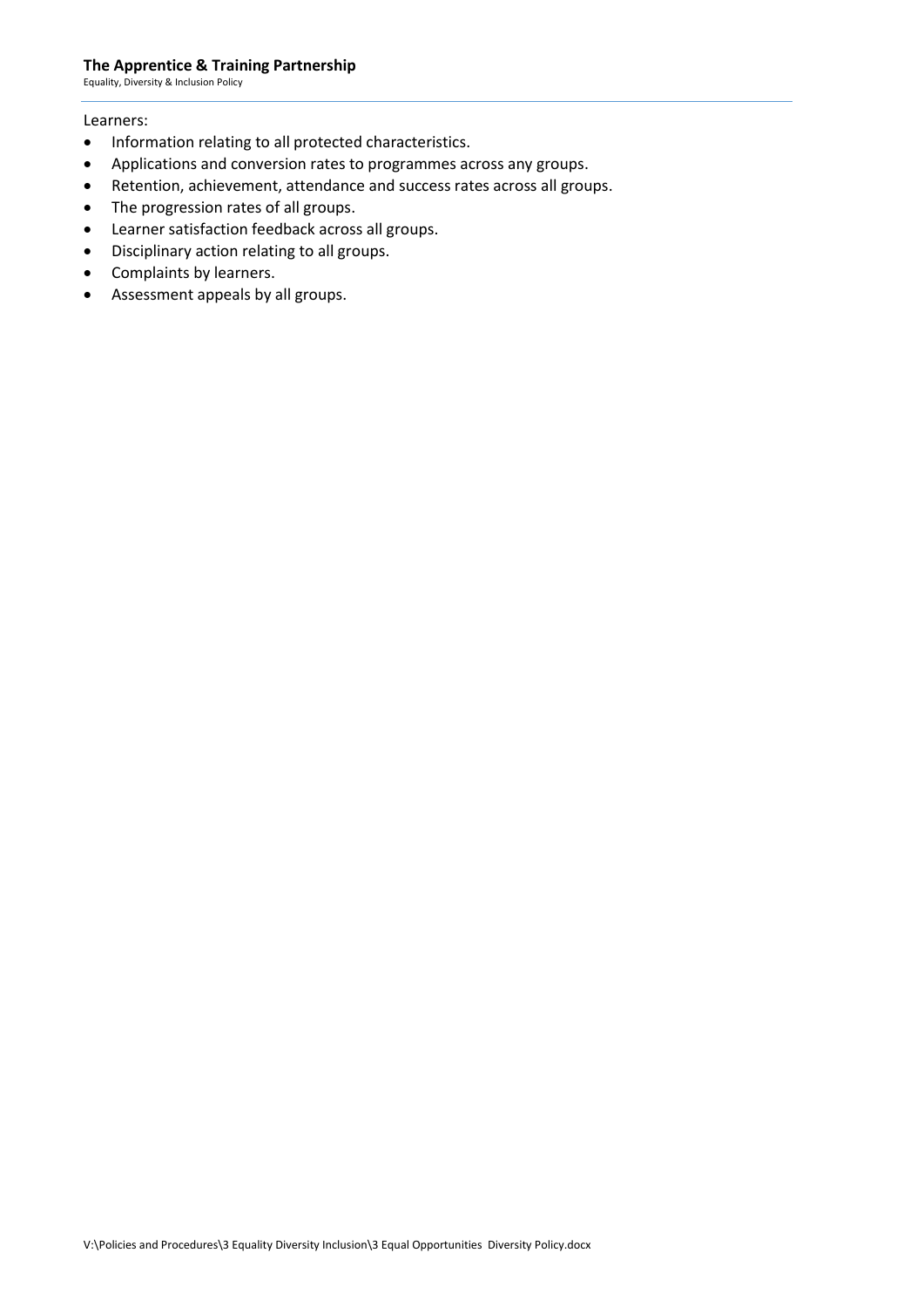#### **The Apprentice & Training Partnership**

Equality, Diversity & Inclusion Policy

#### **Staff:**

- Information relating to all protected characteristics.
- Applications for employment, appointments, training and promotion.
- Type of contract (permanent, temporary) by group.
- Training application and take up rates of all groups.
- Promotion rates of all groups.
- Grievances by group.
- The number of staff who leave employment by group.

#### **This information will be used to:**

- Monitor whether there are any differences in the way different groups are treated or in their experience.
- If there are any gaps in recruitment, attainment and success of different groups of learners/staff.
- Analyse and investigate the underlying reasons for any differences.
- Identify areas where specific action could be taken and ensure that it is taken.
- Highlight any unfairness, disadvantage or possible discrimination and take action where appropriate.
- Compare our data to local and national statistics in order to identify success and areas for improvement.
- Ensure facilities remain accessible and inclusive.

#### **Training**

The ATP acknowledges that this policy needs to be supported by a comprehensive programme of training. This involves all stakeholders (the Board, senior management team, staff, delivery team and learners), regardless of their role or their location. Some groups of learners and/or staff will need to receive additional and more specific forms of training than others depending on their roles and on the findings from the ATP's continuous monitoring of equality objectives.

Promoting equality and diversity will be a part of the induction process for all new staff and learners, and training events for all will be publicised and monitored as part of our quality review of staff and learner's development. Training will be provided for managers on this policy and the associated arrangements. All managers who have an involvement in the recruitment and selection process will receive specialist training.

#### **Complaints relating to equality**

Staff and learners will be made aware of the complaints procedures via induction. Copies of this policy and the complaints procedure will be made available on our website, the learner's e-portfolios and in the staff handbook.

All complaints will be taken seriously and any member of staff or learners found guilty of unlawful discrimination or harassment will be subject to disciplinary action, including where appropriate, gross misconduct.

The ATP will seek to provide a supportive environment for staff, learners or other parties who make claims of discrimination or harassment through the appropriate procedure. Any complaints will be dealt with promptly and fairly.

For those who wish to make a formal complaint, full details of how to do this can be found in our Complaints Procedure.

All incidents and complaints of an equal opportunities nature, however informal, should be logged, anonymously if necessary, showing the nature of the complaint and any outcome. Such a record should be kept even if the individuals concerned did not wish to make the matter formal. The ATP will monitor the equality data of complainants, whenever possible and use this information to ensure that there are no discrepancies in the level or type of complaints from different equality groups.